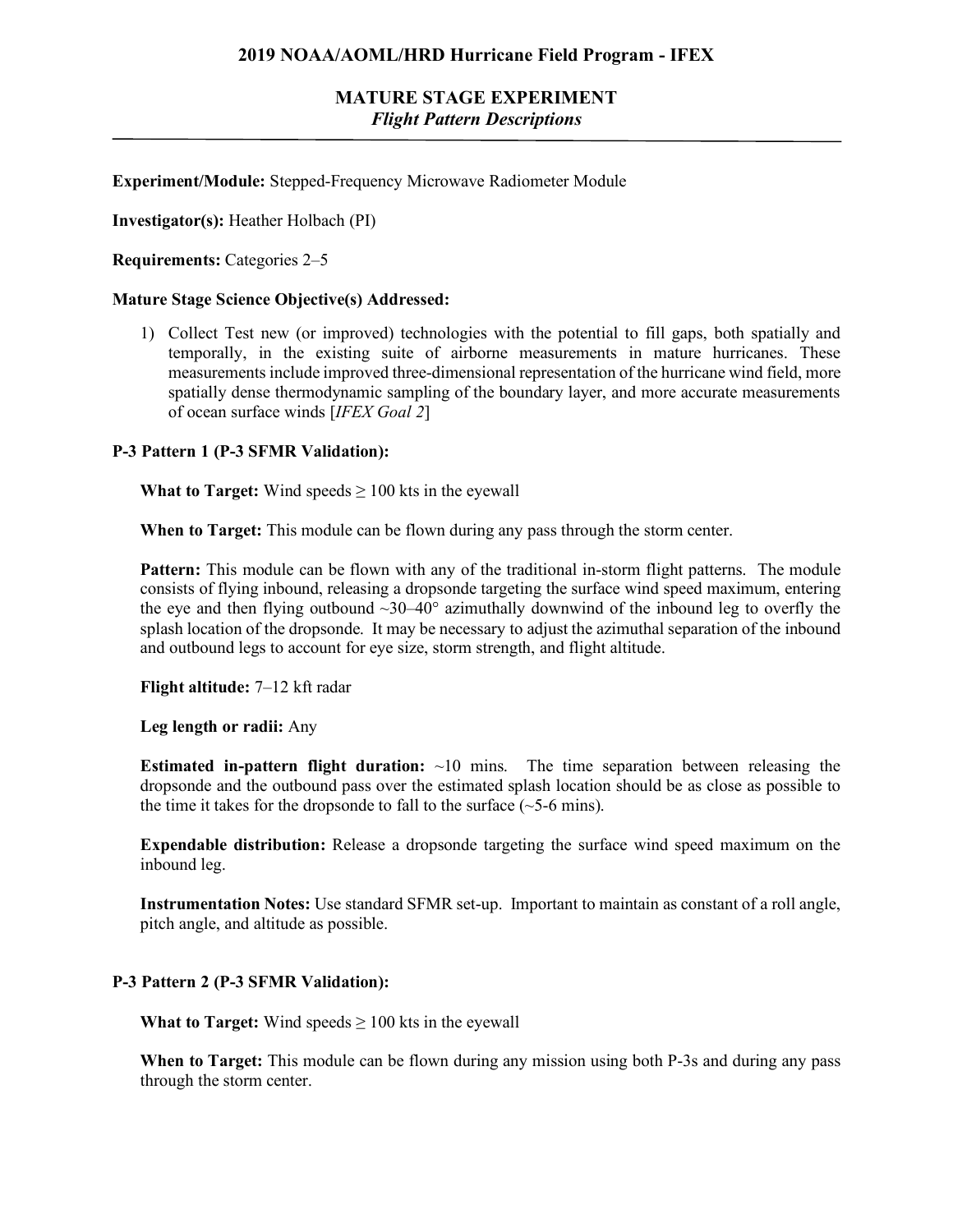## **2019 NOAA/AOML/HRD Hurricane Field Program - IFEX**

# **MATURE STAGE EXPERIMENT** *Flight Pattern Descriptions*

**Pattern:** This module can be flown with any of the traditional in-storm flight patterns. The module consists of one P-3 (preferably NOAA43) flying inbound and releasing a dropsonde targeting the surface wind speed maximum. The second P-3 (preferably NOAA42 with IWRAP) will fly inbound  $\sim$ 30–40 $\degree$  azimuthally downwind of the first P-3 and approximately 5-6 minutes later to overfly the splash location of the dropsonde. The two aircraft can be at different altitudes. It may be necessary to adjust the azimuthal separation of the two P-3s to account for eye size, storm strength, and flight altitude.

**Flight altitude:** 7–12 kft radar

**Leg length or radii:** Any

**Estimated in-pattern flight duration:**  $\sim$ 10 mins. The time separation between the two P-3s should be as close as possible to the time it takes for the dropsonde to fall to the surface  $(\sim 5-6 \text{ mins})$ .

**Expendable distribution:** The first P-3 will release a dropsonde targeting the surface wind speed maximum on the inbound leg.

**Instrumentation Notes:** Use standard SFMR set-up. Important to maintain as constant of a roll angle, pitch angle, and altitude as possible.

#### **P-3 Pattern 3 (HiSFMR):**

**What to Target:** Regions of wind speeds  $\geq 15$  m s<sup>-1</sup> with homogenous rain rates (or no rain) and wind direction (e.g. not in eye). Avoid regions with large wind speed or rain rate gradients.

**When to Target:** This module can be flown at any point during the flight while in the storm. If the WSRA is on the plane collecting surface wave data then the preference is to fly this module at night or when the sun is low in the sky.

**Pattern:** This module can be flown with any of the traditional in-storm flight patterns. The module consists of flying at least 3 consecutive circles at a given roll angle (Figure 1). Roll angles to be sampled are 15°, 30°, and 45°. If time allows, it is preferable to fly 5 consecutive circles at 45°. Best to begin circles by turning upwind for station keeping.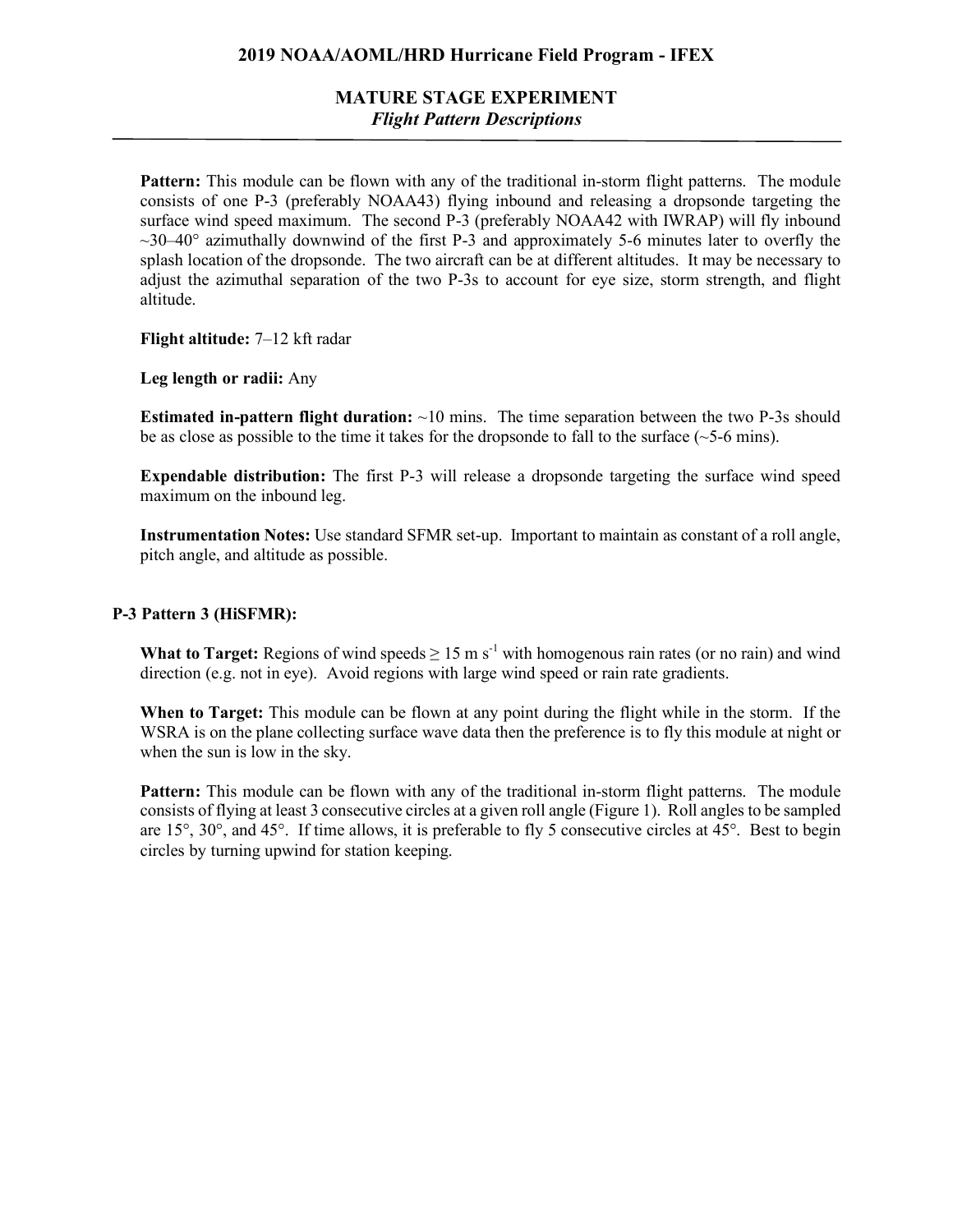### **2019 NOAA/AOML/HRD Hurricane Field Program - IFEX**

## **MATURE STAGE EXPERIMENT** *Flight Pattern Descriptions*



*Figure 1: Example flight path (black) with SFMR high-incidence angle module. The inset zoomed in portion with the blue track displays the SFMR module in more detail.*

**Flight altitude:** 7–12 kft radar

**Leg length or radii:** Any

**Estimated in-pattern flight duration:** 3 circles at 15<sup>°</sup> takes ~17 min., 3 circles at 30<sup>°</sup> takes ~7 min., and 3 (5) circles at 45° takes  $\sim$ 4.5 ( $\sim$ 7) min. for a total time of  $\sim$ 28.5 ( $\sim$ 31) min. If time is a concern, remove 15° circles for a total time of ~11.5 min for 3 circles each at 30° and 45° or ~14 min for 3 circles at 30° and 5 circles at 45°.

**Expendable distribution:** Release a dropsonde/AXBT combo at the beginning of the module. If no AXBTs are available, this module can still be flown while only releasing a dropsonde at the beginning of the module.

**Instrumentation Notes:** Use standard SFMR set-up. Important to maintain as constant of a roll angle, pitch angle, altitude, and rain rate as possible. Ideal to fly this module while the WSRA is also operating and gathering surface wave data. However, any data collected is useful as long as there is a dropsonde for comparison.

### **P-3 Pattern 4 (G-IV SFMR Validation):**

**What to Target:** Sample various wind and rain regions within a tropical cyclone, including light (< 20 m s<sup>-1</sup>), moderate (20-33 m s<sup>-1</sup>), and strong wind speed regions ( $>$  33 m s<sup>-1</sup>). This strategy will depend on the strength of the TC.

**When to Target:** Select a point along a portion of the flight pattern (whether part of the circumnavigation ring, a downwind leg, or inbound/outbound radial pass) for the G-IV to match. The